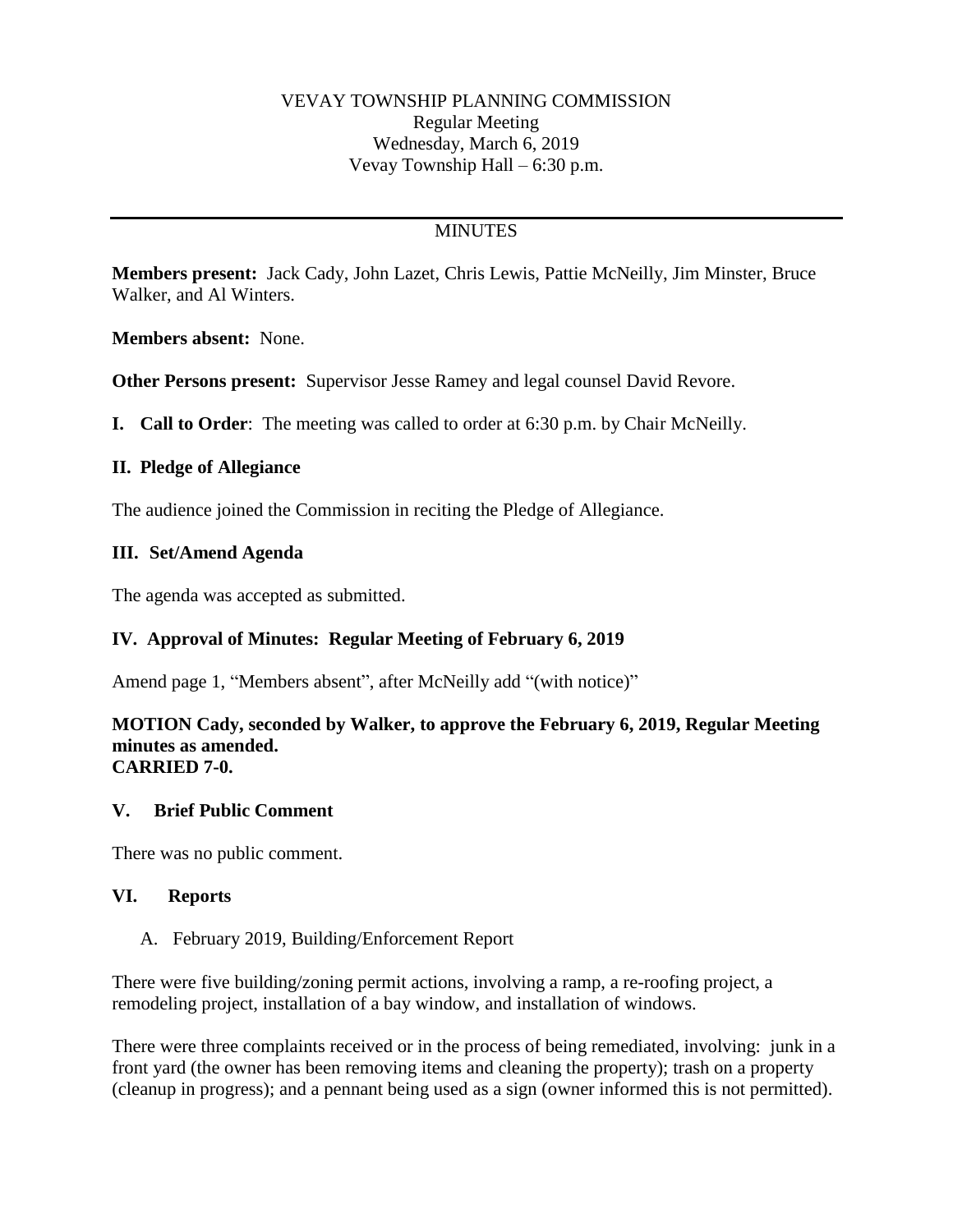### **VII. Pending Business**

1. Special Land Use Application Permit #18-06 To Revise SLU #72 by Michigan Trapshooting Association @ 1534 W Service Road & W Service Road, Mason

Commission – discussed the existing special conditions and those requested by the MTA. By consensus the Commission opted to recommend deleting all of the current special conditions and update those pertaining to improvements to the land, draft new conditions modifying shooting days, and suggest new conditions relating to testing to monitor lead in the environment.

Each improvement on the land was discussed, and present and historic uses discussed, such as rental of the grounds and facilities, campground spots, and development and use of the traps for shooting. It was clearly explained that rental of the facilities is a prior existing non-conforming use, and after discussion with Mr. Lewis, the motion incorporated recommended conditions that reflect actual practice.

Shooting days – the MTA was again asked to coordinate event schedules with neighboring states, with the goal of standardizing week-ends with no shooting, allowing residents to plan their own schedules. An example could be not scheduling the first and last weeks of June. Mr. Lewis again stated that they already coordinate schedules with surrounding states, and so they can commit to continue to do so. As state law essentially governs the number of shooting days, the MTA and the Township reached an agreement to limit shooting days to 48 per year, with the number of days per month as listed in the motion. Should youth sport shooting teams organize, their shooting days are likewise limited to two per week, with an agreement that shooting take place at the easternmost traps.

Lead – there was substantial discussion over the past few months as to lead deposition, reclamation, and measurement of various indicators to determine if lead is leaching into surface and/or ground water. Incorporated into the motion are the various testing mechanisms, reports, and reclamation efforts that mirror the standards of the EPA as listed in their most recent publication, "Best Management Practices for Lead at Outdoor Shooting Ranges."

EPA Best Management Practices recommends (p. 33) that soil pH be tested and adjusted to prevent migration and to bind lead in place, and to document the number of rounds fired/shot size in order to determine how much lead has been deposited. On page 48 they state, "The NRA recommends a frequency of one to five years for lead cleanup, even on ranges with minimal use." The range is subject to the GAOPs adopted by the state, which specify by referencing the EPA publication, that lead reclamation should occur at least every five years.

Having had three meetings largely devoted to discussion of the special conditions and operations of the Michigan Trapshooting Association operation, and having held a public hearing:

### **MOTION Minster, seconded by Cady, that the Commission recommend the Board amend the conditions to SLU #72 as follows:**

**ELIMINATE the existing 13 conditions and replace with the following:**

**1. The MTA shall maintain and have inspected annually the Lagoon Sanitary Waste Management System. Results of the inspection shall annually be submitted to the Township.**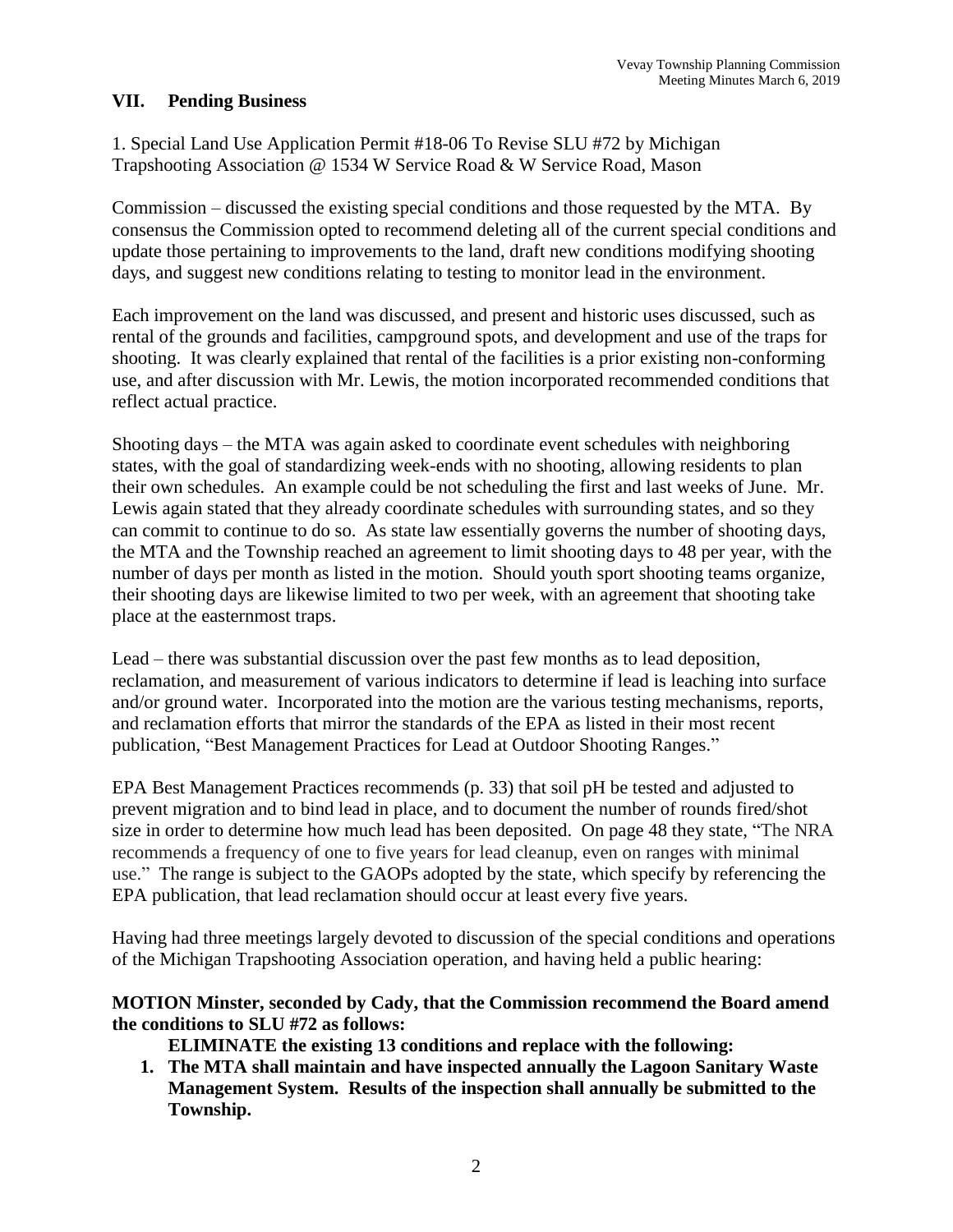- **2. The MTA shall maintain dust control practices, utilizing best practices. The MTA shall annually report to the Township the efforts it has undertaken to reduce dust.**
- **3. The MTA may construct and use up to 44 traps for shooting purposes.**
- **4. The MTA may have no more than four (4) lighted traps for use after dark. Shooting on these traps must end by 10:15 pm, though the lights may remain on until 10:30 to allow for clean-up activities only.**
- **5. The MTA may rent the clubhouse and kitchen to up to members for social events, with a capacity of no more than 250 persons. The MTA shall annually report to the Township the number of days such rentals occurred.**
- **6. The MTA may rent the campgrounds with use of the clubhouse and kitchen, for up to 500 persons, to non-profit organizations.**
- **7. The MTA may maintain and use up to 300 camping sites.**
- **8. There shall be no general announcements or National Anthem on the public address system prior to 8:45 am or after shooting has ended for the day. There may be amplified announcements as early as 7:30 am on days when more than 1,000 shooters are expected to participate.**
- **9. Area to be completed as shown in the site plan, excluding the Tuttle Road exit.**
- **10. The MTA shall develop an updated Environmental Stewardship Plan as outlined in the Generally Accepted Operating Practices adopted by the state. The Plan shall be filed with the Township no later than September 15, 2019.**
- **11. The MTA shall annually test the pH of the soil in the shotfall area, and use the results to meet the requirements of their Environmental Stewardship Plan for reducing lead migration to ground water.**
- **12. The MTA shall annually test their potable water wells for the presence of lead, and submit the results to the Township.**
- **13. The MTA shall test the surface waters and sediment of Sycamore Creek for the presence of lead, at the southern side of the property where the Creek enters the property, and where the Creek leaves the property. Results shall annually be submitted to the Township.**
- **14. Lead shall be reclaimed starting in 2019. The MTA shall submit to the Township a site map indicating reclaimed areas by the end of the year in which efforts occurred, and how much lead was reclaimed.**
- **15. Any sampling of lead pellet concentrations shall be reported to the Township, including location and density.**
- **16. Lead reclamation efforts shall commence no later than five years since the last reclamation efforts.**
- **17. Tournament shooting days shall not exceed 48 days per year, allocated as follows:**

| a. May      | 12 days |
|-------------|---------|
| b. June     | 12 days |
| c. July     | 12 days |
| d. August   | 4 days  |
| e Sentember | k yang  |

- **e. September 6 days f. October 2 days**
- **18. The facility may be open for practice by youth teams for up to two (2) days per week, from March through October. The traps used shall be as far to the eastern side of the property as feasible. Shooting shall not extend beyond 7:00 pm., and trap lighting shall not be used during these days.**